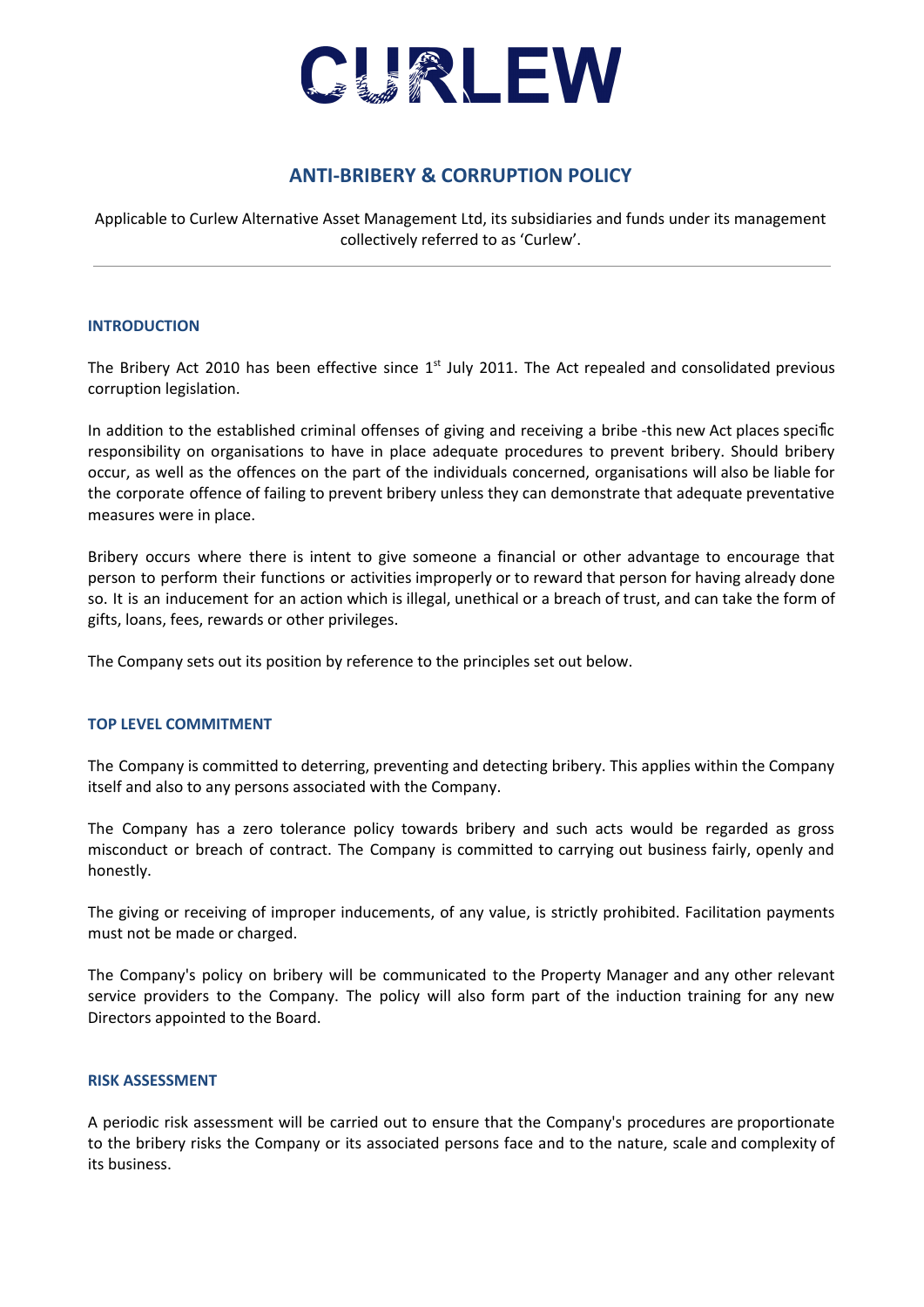

If a Director of the Company or another service provider becomes aware of improper inducements being undertaken for the benefit of the Company, the Partnership (or the Fund in the context of the Partnership) then this should be promptly brought to the attention of the Board. In such a situation the Board will; (i) seek external guidance as to notifications should be made to relevant regulatory bodies or authorities, and,

(ii) assess whether the Company should maintain its activities.

In relation to "associated persons", an offence will be committed if that "associated person" intended to obtain or retain business or an advantage in the conduct of business for the Company.

On this basis, the Company has assessed the bribery risks that the Company faces in relation to its own "associated persons" as follows-

| <b>Bribery risk</b>       | <b>Procedures required</b> |                                |
|---------------------------|----------------------------|--------------------------------|
| <b>Directors</b>          | Very low                   | As set out in this document    |
| <b>Company Secretary</b>  | Very low                   | As set out in this document    |
| <b>Investment Adviser</b> | Very low                   | As set out in this document    |
| <b>Property Managers</b>  | Very low                   | As set out in this document    |
| Other service providers   | Virtually none             | No further procedures required |

#### **DUE DILIGENCE**

The Company has obtained a copy of the Company Secretary's anti-bribery policies and procedures and is satisfied that these are adequate for the purposes of the Company.

#### **COMMUNICATION**

A copy of this document has been issued to the directors of the Company and will be issued to any new directors appointed to the Board and dealt with as part of their induction training.

A copy of this policy will also be made available to third parties upon request.

#### **MONITORING AND REVIEW**

The adequacy of the Company's policy and procedures will be actively reviewed as part of the Board's programme of risk assessment. It will also be re-considered in the light of any change of its service providers or investment policy or other relevant change.

#### **PROCEDURES**

Hospitality and promotional expenditure is permitted if it is reasonable and proportionate to the requirements of the Company. An expense claim must be submitted in accordance with the Company's procedures before being reimbursed by the Company. In the event that the authoriser does not believe the expenditure to be reasonable and proportionate this should be discussed by the Board as a whole.

Directors may at times be required to meet with advisers. The Company may incur such expenditure as is reasonable and proportionate on such meetings. An expense claim must be submitted in accordance with the Company's procedures before being reimbursed by the Company. Payment must be authorised by another Director. If the Director concerned is in any doubt with regards to whether the expenditure will be reasonable and proportionate they should seek prior clearance from another Director.